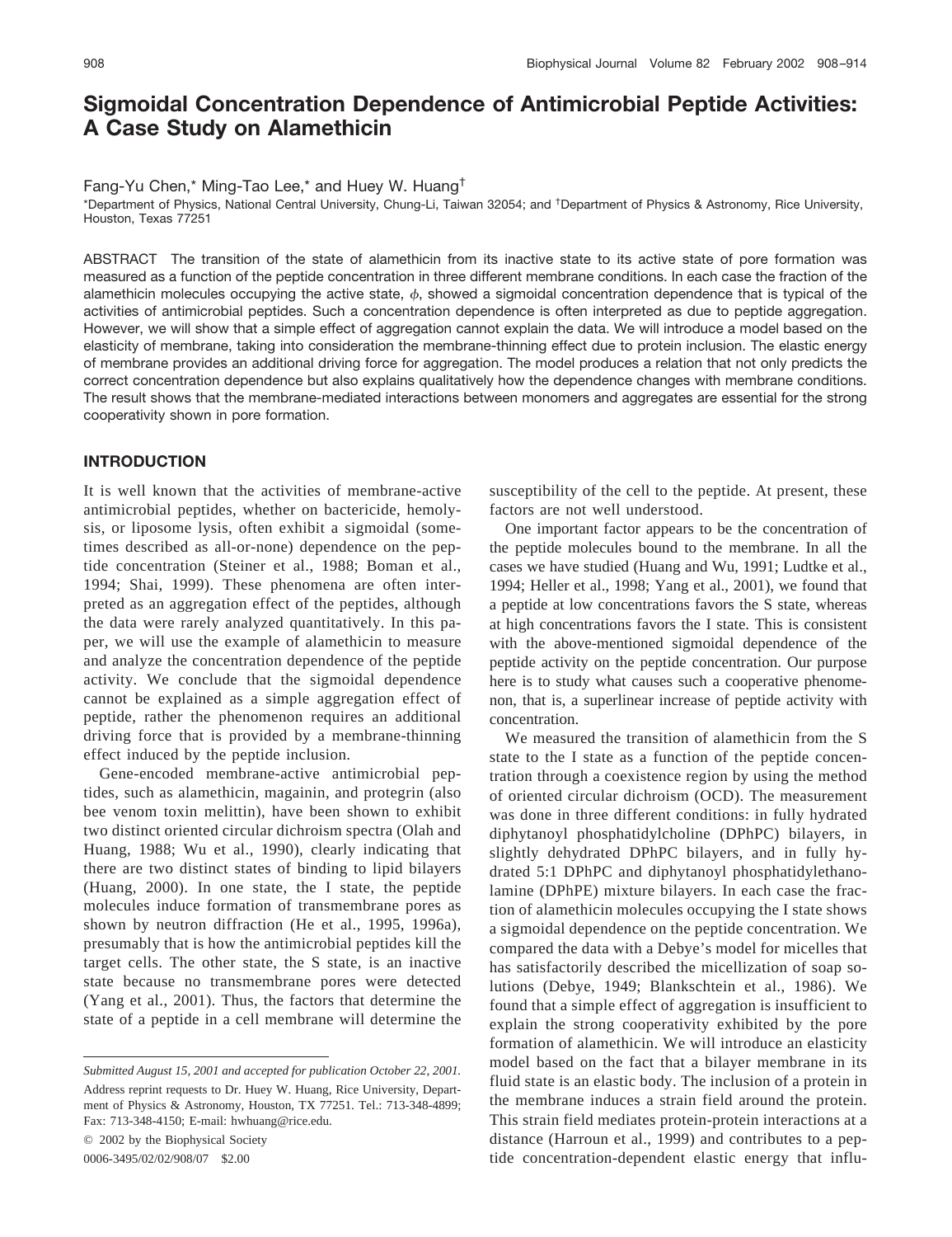

FIGURE 1 Schematic of the sample chamber. The picture is a diametrical cross section of the cylindrical construction. (*1*) Brass frame equipped with a thermostat; (*2*) O-ring; (*3*) quartz window; (*4*) sample; (*5*) distilled water or PEG solution. The chamber can be rotated around the cylindrical axis, which is the path of light (*arrow*) for OCD measurement. FIGURE 2 OCD spectrum of alamethicin in DPhPC bilayers at  $P/L =$ 

ences the relative energy level between the S state and the I state. We will show that the experimental data can be described by a phenomenological relation based on the elasticity theory of membrane (Huang, 1986, 1995).

## **MATERIALS AND METHODS**

1,2-Diphytanoyl-*sn*-glycero-3-phosphatidylcholine (DPhPC) and 1,2-diphytanoyl-*sn*-glycero-3-phosphatidylethanolamine (DPhPE) were purchased from Avanti Polar Lipids (Alabaster, AL). Alamethicin was purchased from Sigma-Aldrich Chemical Co. (St. Louis, MO). It is a mixture of components, principally alamethicin I (85% by high-performance liquid chromatography) and alamethicin II (12%), which differ by one amino acid (Pandey et al., 1977). Polyethylene glycol (PEG20000) was purchased from Merck Co. (Hohenbrunn, Germany). All materials were used as delivered.

Sample preparation followed the method described in Ludtke et al. (1995). Briefly, lipid and peptide mixtures at chosen peptide-to-lipid molar ratios  $(P/L)$  were dissolved in a solvent of 1:1  $(v/v)$  methanol and chloroform. The lipid concentration was  $\sim$ 1 mg per 20  $\mu$ l solvent. A solution of 10  $\mu$ l or less (depending on the *P/L*) was spread onto a 14-mm diameter area of a thoroughly cleaned quartz surface. After the deposited sample appeared dry, it was placed in vacuum to ensure a complete removal of solvent residues. The vacuumed sample was then slowly hydrated until it became transparent. A good sample was visually smooth and showed up to eight orders of Bragg diffraction by x-ray, indicating it was a stack of oriented lipid bilayers.

The sample chamber was a cylindrical construction whose cross section is shown in Fig. 1. The light beam of the CD spectropolarimeter was along the cylindrical axis, perpendicular to the two parallel quartz windows. One of the windows was the quartz plate; on its inside surface the sample was deposited. The space between the windows was sealed. The rim of this space was used to hold distilled water for a full hydration measurement or a PEG solution for a partial hydration measurement. The humidity corresponding to a PEG solution was measured by a hygrometer in a calibration chamber provided by the manufacturer (Rotronic Instrument Co., Huntington, NY). A typical concentration used in this study was 4.75 g of PEG20000 in 10.00 g of water, which gave a 98.0% relative humidity at 25°C. The outer part of the sample chamber was a thermostat. The temperature was monitored by a Pt100 thermo-resistor and controlled by a computer via a feedback thermo-electric module. The temperature could be controlled from 10 $^{\circ}$  to 40 $^{\circ}$ C with the stability of  $\pm 0.1$  $^{\circ}$ C for several days.



1/150 in full hydration. (*Dash line*) Raw data of alamethicin in DPhPC. (*Dotted line*) Raw data of pure DPhPC at the sample amount of lipid as the peptide sample. (*solid line*) =  $(dash line)$  –  $(dotted line)$ .

The cylindrical sample chamber was allowed to rotate around its axis for the purpose of rotational averaging.

Circular dichroism was measured with light incident normal to the substrate surface (Olah and Huang, 1988; Wu et al., 1990). The resulted spectrum was the OCD. Data were collected on a Jasco J-810 spectropolarimeter. Because the state of alamethicin is sensitive to the hydration level, the equilibrium of the sample was ensured by an agreement of at least three OCD spectra measured over a period of 6 h after each humidity setting. Each OCD spectrum presented in Figs. 2, 3, and 4 was an average of eight measurements at eight rotational angles equally spaced in one complete rotation. Such rotational averaging diminishes possible spectral artifacts due to the linear dichroism that could be caused by imperfections in the sample, strain in the quartz plates, or an imperfect alignment of the windows (Wu et al., 1990). We did not detect any significant change of spectrum with temperature from 10° to 40°C. This seems to indicate that the entropic contribution to the change of state is negligible. All data presented here were measured at 25°C. The background OCD spectra of lipid bilayers were measured separately and were removed from the corresponding spectra of the samples containing alamethicin. An example of low peptide concentration is shown in Fig. 2.

The method of obtaining the OCD spectra for the I state and the S state has been demonstrated for at least four different peptides in previous publications (Huang and Wu, 1991; Ludtke et al., 1994; Heller et al., 1998; Yang et al., 2001). They are defined as two extreme spectra in the sense that all other spectra fall in between and can be expressed as linear superpositions of the two. The extreme spectra were searched by measuring the OCD of a peptide in many different lipid bilayers and as a function of *P*/*L*, temperature, and hydration. Here one extreme OCD was found in the sample of  $P/L = 1/15$  in DPhPC in high hydrations (Fig. 3 *A*). This spectrum represents a helix oriented parallel to the light or perpendicular to the plane of bilayers, according to the theory of OCD (Olah and Huang, 1988; Wu et al., 1990). When a sample exhibited this spectrum, it also produced a neutron diffraction pattern of transmembrane pores (He et al., 1995, 1996a). We called this the I state of alamethicin. Another extreme spectrum was found in the sample of  $P/L = 1/150$  in DPhPC, independent of the degree of hydration (Figs. 2 and 3 *B*). This spectrum represents a helix oriented perpendicular to the light or parallel to the plane of bilayers, according to the theory. When a sample exhibited this spectrum, its diffraction pattern showed no detectable in-plane structures (He et al., 1995,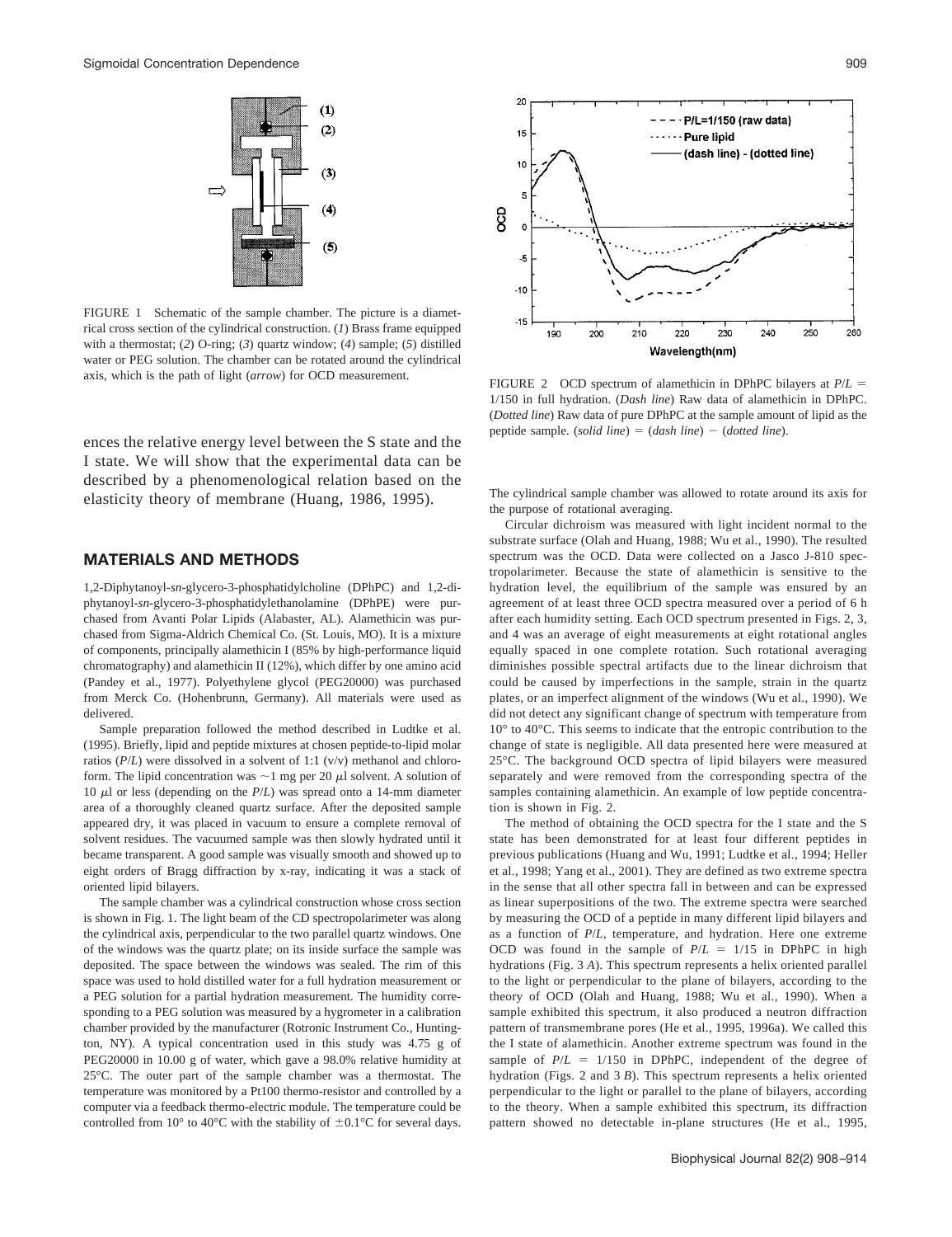

1996a). We called this the S state of alamethicin. For some peptides, the two extreme spectra could be obtained from one sample at two different hydrations or temperatures (e.g., melittin see Yang et al., 2001). In that case, the two spectra are relatively normalized. However, when the two extreme spectra were obtained from two separate samples as in this case, there was a problem of normalization, i.e., the two spectra were not normalized to each other. This problem was solved as follows. Suppose that there is a cross point between the I and the S spectra, then this isodichroic point must be common to all spectra provided that they are all normalized correctly. We could easily find such a point by varying the hydration level of the  $P/L = 1/15$  sample (Fig. 3 *A*). The relative normalization was achieved by adjusting the amplitudes of all other spectra to cross this isodichroic point (Fig. 3 *C*). Each normalized spectrum was then fitted by a linear superposition of the I and S spectra (Fig. 3 *C*) from which the fraction of alamethicin in the I state,  $\phi$ , was obtained. The example in Fig. 3 *C* shows that the fit is excellent.

# **RESULT AND ANALYSIS**

Fig. 4 shows the normalized OCD spectra of alamethicin in DPhPC for a series of *P*/*L*s, all in full hydration. The fraction of alamethicin occupying the I state as a function of *P*/*L* is shown in Fig. 5, along with the data for alamethicin in DPhPC equilibrated at 98% relative humidity, and alamethicin in 5:1 DPhPC/DPhPE mixtures in full hydration. The error bars, about  $\pm 0.05$ , represent the standard deviations of the numerical fits.

We make three remarks before we proceed with analyses. First, the system of alamethicin in DPhPC bilayers has been studied by one of us (H.W.H.) for over 10 years. When we first discovered the concentration dependence of the state (or orientation) of alamethicin, the threshold concentration  $(P/L)^*$  (at full hydration) was measured at  $\sim$ 1/120 (Huang and Wu, 1991). But in our 1995 study (Wu et al., 1995) we found  $(P/L)^*$  shifted to  $\sim$  1/40. This latter value was again measured in the 1996 (He et al., 1996b) and in the 1997 (Heller et al., 1997) studies. In our current study, we found  $(P/L)^*$  shifted back to  $\sim 1/120$  (Fig. 5), the same value originally measured in 1991. We have obtained alamethicin and DPhPC from the same companies. As far as we know, the source of alamethicin has been the same. However, according to Avanti (S. Burgess, personal communication), DPhPC has been made with phytol from different sources over the years. Whether the different results were due to any differences in the materials is not clear, although we suspected so in our previous investigation (Wu et al., 1995). What is clear is that the state of a peptide is sensitive to many physical and chemical variables. Therefore, to study the state of a peptide, one has to take care in

FIGURE 3 (*A*) OCD spectra of one alamethicin sample in DPhPC bilayers at  $P/L = 1/15$ , equilibrated at various relative humidities. The spectra obtained near full hydration (relative humidity  $> 98\%$ ) are identical and were identified as the I state spectrum. The spectra obtained at lower hydration levels are quite different, but all share a common point. (*B*) OCD spectra of one alamethicin sample in DPhPC bilayers at  $P/L = 1/150$ (Fig. 2) are essentially independent of the degree of hydration. These

spectra were identified as the S state spectrum. (*C*) All spectra were (relatively) normalized to have the same isodichroic point. An intermediate spectrum was fitted by a linear combination of the normalized I and S spectra. An appropriate lipid background has been removed from each spectrum.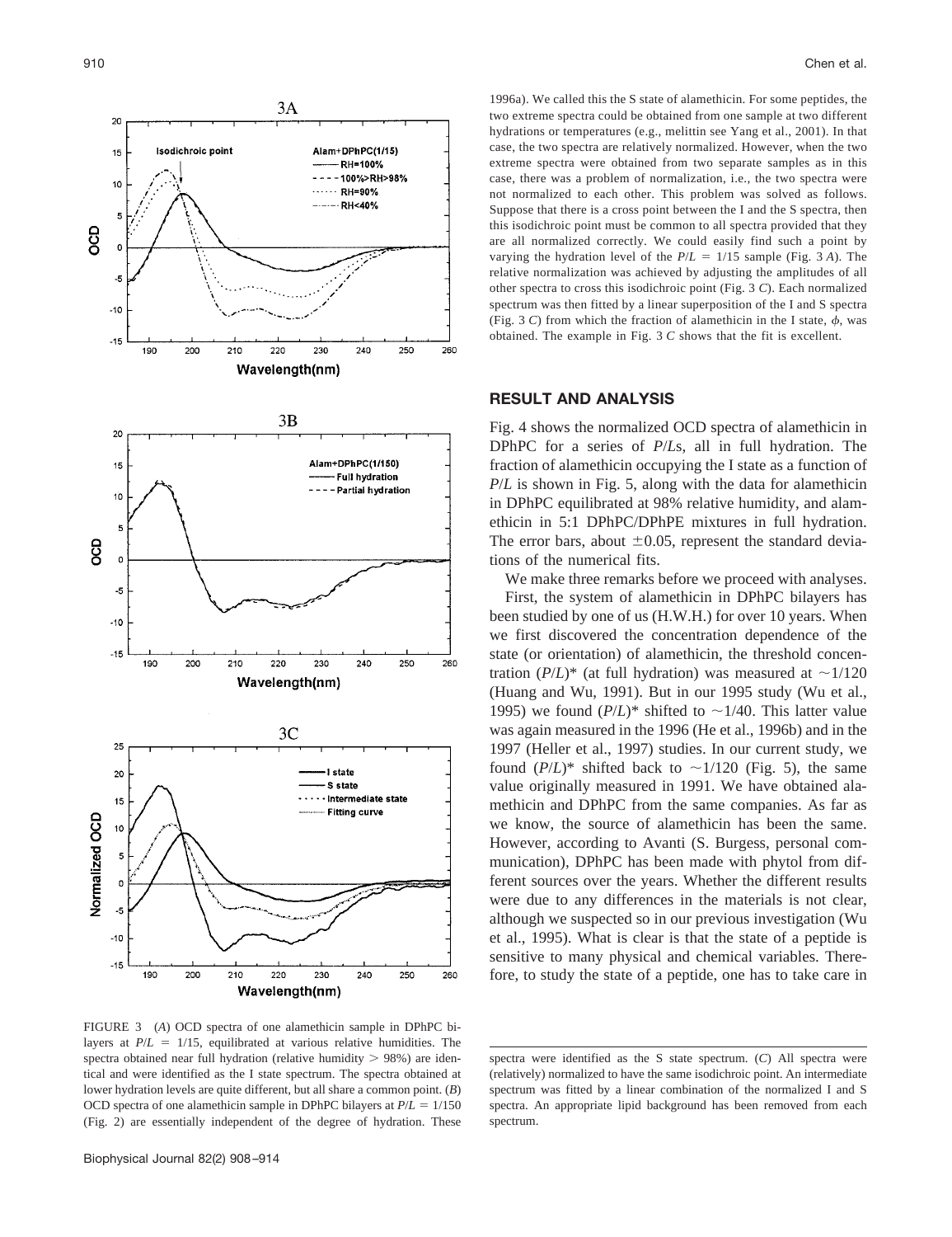

FIGURE 4 OCD spectra of alamethicin in DPhPC bilayers at various *P*/*L*s from 1/200 to 1/15, all in full hydration. The spectra were normalized to have the same isodichroic point.

keeping all conditions except the variables of interest constant.

Second, in our samples, all of the alamethicin molecules appeared to be bound to lipid bilayers. Negligible amounts of alamethicin, if any, were in the water layers between lipid bilayers. This is because the thickness of the water layer between two lipid bilayers is generally less than the width of the alamethicin helix (Wu et al., 1995; Hung et al., 2000). Furthermore, the samples showed a pure I state in which all peptide molecules were perpendicularly oriented to the bilayers, indicating that all were participating in the S to I transition.

Third, each of the three types of sample produced a single series of Bragg diffraction peaks (data not shown), indicating that the peptide and lipids were mixed into homogeneous bilayers.



FIGURE 5 Fraction of alamethicin molecules occupying the I state,  $\phi$ , is expressed as a function of the peptide concentration *P*/*L*. Three sets of data are shown:  $(\blacksquare)$  alamethicin in DPhPC in full hydration;  $(\lozenge)$  alamethicin in 5:1 DPhPC/DPhPE mixtures in full hydration;  $(\Box)$  alamethicin in DPhPC equilibrated at 98% relative humidity.

#### **Model analysis**

#### *Micellar model*

The fraction of alamethicin molecules occupying the active state of pore formation,  $\phi$ , shows a sigmoidal concentration dependence in each of the three conditions we have measured (Fig. 5). The most commonly invoked interpretation for a sigmoidal concentration dependence is that there is molecular aggregation. In the case under consideration, one would assume that the peptide aggregates to form pores in the I state. Indeed, transmembrane pores were detected by neutron diffraction when alamethicin was in the I state (He et al., 1995, 1996a). No pores were detected in the S state. The diffraction data were consistent with alamethicin forming pores in the barrel-stave fashion. Furthermore, the pore size distribution was surprisingly narrow, limited to *n* and  $n \pm 1$  monomers, with  $n \sim 11$  for alamethicin in DPhPC (He et al., 1996a).

Let us examine the aggregation effect by using a Debye's model that provides a good description for the formation of micelles in soap solutions (Debye, 1949; Blankschtein et al., 1986). Consider the equilibrium kinetics between peptide monomers A and peptide aggregates  $A_n$ , in which *n* is the number of peptide monomers composing a transmembrane pore.

$$
nA \leftrightarrow A_n. \tag{1}
$$

Let  $C_n$  be the concentration of the pores,  $C_1$  the concentration of the monomers, and *C* the total concentration of the peptide molecules. Then we have

$$
C = C_1 + nC_n. \tag{2}
$$

In equilibrium, the following relation holds.

$$
C_1^n = KC_n,\tag{3}
$$

in which  $K$  is the equilibrium constant and also, for simplicity, the activity coefficients have been assumed to be unity. If we now define  $C_c$  by  $K \equiv C_c^{n-1}$ , the combination of Eqs. 2 and 3 gives

$$
\frac{C}{C_{c}} = \frac{C_{1}}{C_{c}} + n \frac{C_{n}}{C_{c}} = \frac{C_{1}}{C_{c}} + n \left(\frac{C_{1}}{C_{c}}\right)^{n}.
$$
 (4)

As long as *n* is sufficiently large, say  $>10$ , Eq. 4 has a simple implication. For  $C < C_c$ , we have  $(C_1/C_c)^n \ll$  $(C_1/C_c)$ . In this case, the density of pores is negligible and so we have  $C_1 \approx C$ . But for  $C > C_c$ , the  $C_n$  terms dominates Eq. 4.  $C_1$  needs to exceed  $C_c$  by only a very small amount in order that almost all of  $C - C_c$  be accommodated entirely by the pore density.  $C_c$  is called the critical micellization concentration, equivalent to (*P*/*L*)\* here. Thus, the essential implication of a simple aggregation effect is  $C_1 \approx C$ ,  $C_n \approx$ 0 for  $C < C_c$  and  $C_1 \approx C_c$ ,  $nC_n \approx C - C_c$  for  $C > C_c$ .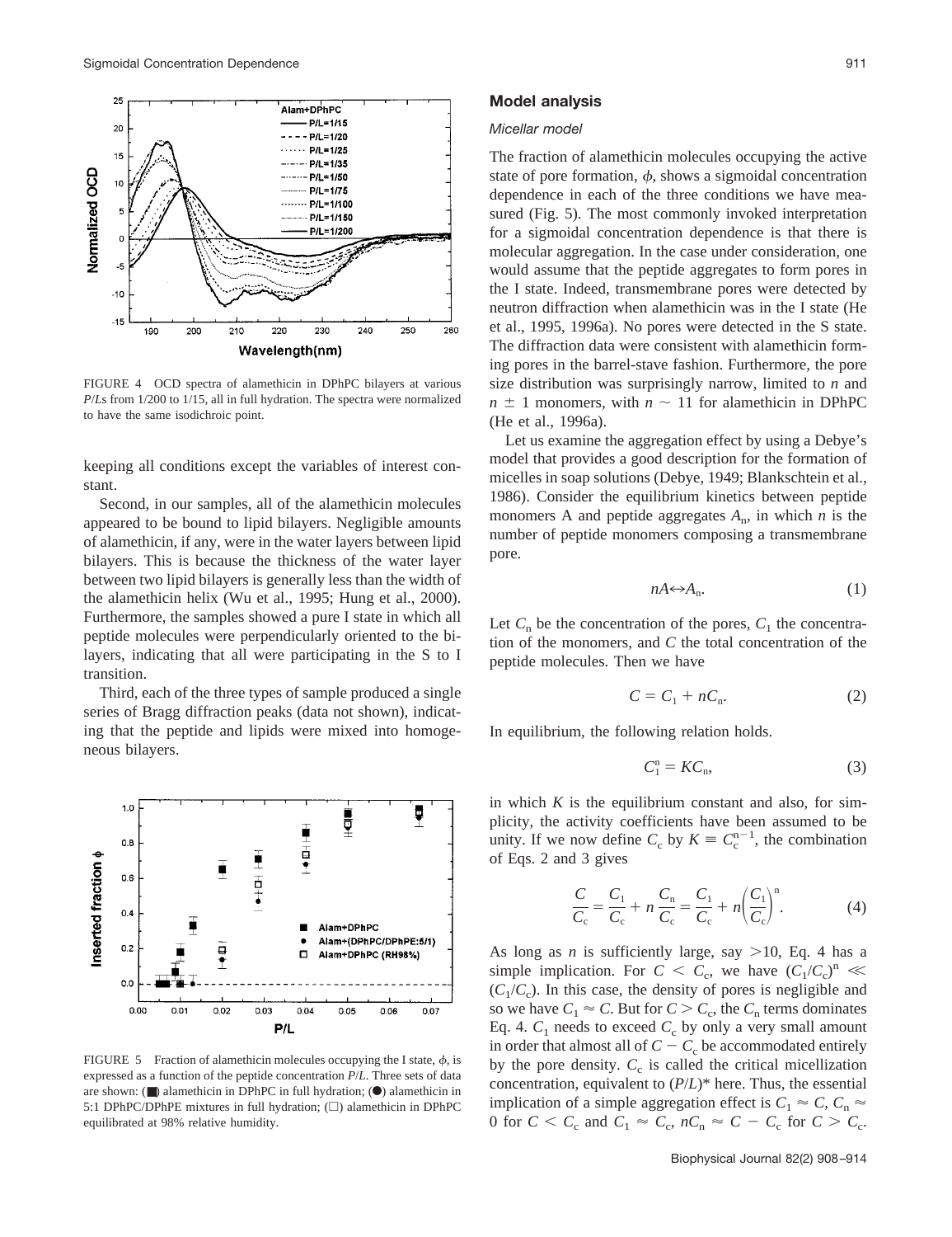Therefore, the prediction of the micellar model in the S-to-I transition region is

$$
\phi \approx 1 - \frac{(P/L)^*}{P/L}.\tag{5}
$$

#### *Elasticity model*

We know that what makes alamethicin bind to a lipid bilayer is the hydrophobic interaction, the attraction between the hydrophobic surface of the alamethicin helix (Fox and Richards, 1982) and the hydrophilic-hydrophobic interface of the lipid bilayer. Let the energy of this interaction be  $-\varepsilon_s$ . This is, however, not the total free energy of binding. For a peptide to adsorb on the interface, it needs to be embedded in the headgroup region of the lipid bilayer. This has a consequence of expanding the area of the bilayer and causing a local thinning in the hydrocarbon region (Wu et al., 1995; Ludtke et al., 1995). The elastic energy of such a deformation in the lipid bilayer, estimated to be  $\sim 2k_BT$  (the Boltzmann constant times the absolute temperature), is a significant part of the total binding energy (Huang, 1995). According to the elasticity theory (Huang, 1986), the deformation extends over a range  $\sim$ 2 nm in plane (the value depends on the elastic constants of the membrane, which can vary significantly from one bilayer to another). When two bound peptide molecules approach each other, the elasticity energy gives rise to a repulsive force between them over a range  $\sim$ 3.5 nm (Huang, 1995). Thus, it was predicted that the peptide molecules do not aggregate in the S state. Indeed, a number of experiments that were designed to observe peptide aggregations in membranes all reported negative results (Gazit et al., 1994, 1995; Hirsh et al., 1996; Schümann et al., 1996). In particular, the fluorescence energy transfer experiment by Schümann et al. (1996) concluded that the peptide molecules were randomly distributed except that no two molecules were within  $\sim$ 2 nm of each other even at high concentrations ( $P/L \sim 1/20$ ).

When the peptide concentration in the S state is sufficiently high such that the average distance between two neighboring molecules is within the repulsion range, the resulted membrane thinning caused by the peptide adsorptions tends to be approximately uniform (Harroun et al., 1999). This thinning can be measured directly by x-ray diffraction, and we have found that the degree of thinning is directly proportional to *P*/*L* (Wu et al., 1995; Ludtke et al., 1995; Heller et al., 2000). Under the circumstances, the elastic energy of thinning is proportional to the square of *P*/*L*, so the total free energy of alamethicin binding to the lipid bilayer can be written as (Huang, 1995),

$$
F = -\varepsilon_{\rm S}(P/L) + \alpha (P/L)^2. \tag{6}
$$

Here the energy is normalized to per lipid and  $\alpha (P/L)^2$  is the elastic energy of membrane thinning mentioned above with  $\alpha$  as the proportionality constant. Then the chemical potential of the S state contains a positive term of elastic energy that increases linearly with *P*/*L*. We have proposed that this is the reason the chemical potential of the S state crosses over that of the I state as *P*/*L* increases and that explains the S to I transition at high peptide concentrations (Huang, 1995).

We now extend Eq. 6 to the transition region where a fraction of alamethicin molecules,  $\phi(P/L)$ , form pores, and the rest,  $(1 - \phi)(P/L)$ , remain in the S state. We propose the following phenomenological energy in the fashion of the Landau theory (Landau and Lifshitz, 1969)

$$
F = -\varepsilon_{\rm S}(1 - \phi)(P/L) - \varepsilon_1 \phi(P/L)
$$

$$
+ \alpha[(1 - \phi)(P/L) + \beta \phi(P/L)]^2, \tag{7}
$$

in which  $-\varepsilon_1$  is the interaction energy for a peptide in a pore, and we assume that pores also cause membrane thinning. But the thinning effect of a pore (normalized to per peptide) is different from that of a peptide adsorbed in the headgroup region. We express this difference by the factor  $\beta$ . Minimization of the free energy with respect to  $\phi$ ,  $\partial F/\partial \phi = 0$ , gives the relation between  $\phi$  and *P*/*L*.

$$
(1 - \beta)\phi = 1 - \frac{\frac{\varepsilon_S - \varepsilon_I}{2\alpha(1 - \beta)}}{P/L}.
$$
 (8)

Because  $\phi = 0$  when  $P/L = (P/L)^*$ , we have

$$
(P/L)^* = \frac{\varepsilon_S - \varepsilon_I}{2\alpha(1 - \beta)},\tag{9}
$$

and consequently

$$
\phi = \frac{1}{1 - \beta} \left( 1 - \frac{(P/L)^*}{P/L} \right). \tag{10}
$$

We note that  $\varepsilon_{\rm S} > \varepsilon_{\rm I}$ , because at very low concentrations, where the quadratic term is absent (Huang, 1995), the S state has a lower energy level than the I state. Then Eq. 9 implies that  $\beta$  < 1. This makes sense. The contribution of a pore to membrane thinning (normalized to per peptide) should be less than the contribution by a peptide in the S state, otherwise the insertion transition would not occur by increasing the concentration. As seen from Eq. 10,  $\beta$  is the ratio of the lower boundary to the higher boundary of the transition (or coexistence) region,  $\beta = (P/L)^*/(P/L)^{**}$ . (*P*/  $L$ <sup>\*\*</sup> is the threshold concentration for all of the alamethicin molecules to form pores.

The first thing to notice in Eq. 10 is that if we did not include the contribution of pores in the membrane thinning effect, i.e., if  $\beta = 0$ , the two models would predict the same  $\phi$  vs. *P/L* relation. The equivalence of these two models is reminiscent of the equivalence of the Bragg-Williams approximation and the Landau theory for the Ising model (Huang, 1987). Debye's micellar model, like the Bragg-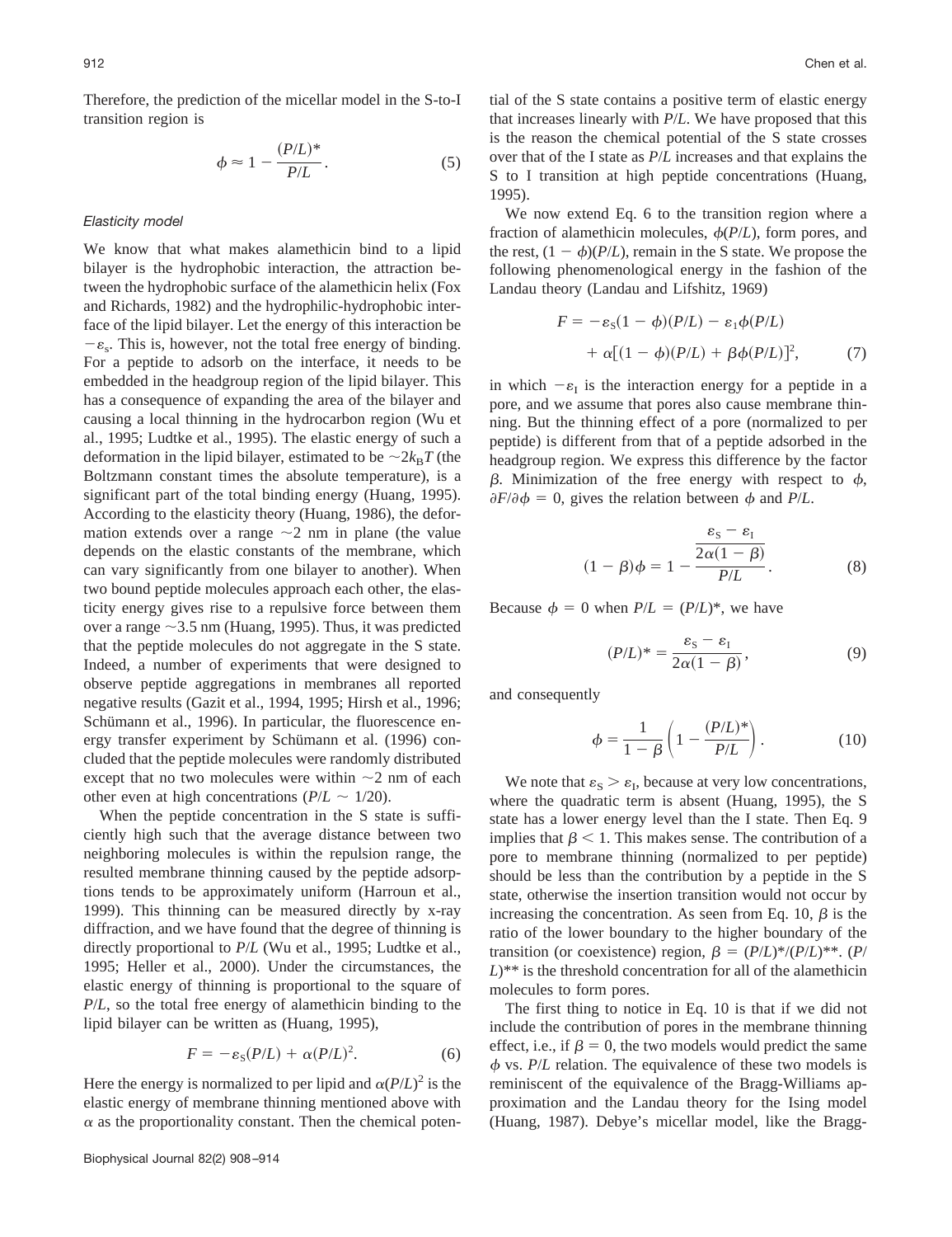

FIGURE 6 Fraction of alamethic in molecules occupying the I state,  $\phi$ , is plotted as a function of  $(P/L)^{-1}$ . Data in the transition region were fitted with a straight line. Its interception with the  $\phi = 0$  line gave  $P/L^*$ . The value of  $\beta$  was obtained from the slope as defined by Eq. 10. The relative values of  $\alpha$  were obtained from Eq. 9 assuming a constant  $(\varepsilon_{\rm S} - \varepsilon_{\rm I})$ . The dotted lines are the predictions of the micellar model Eq. 5.

Williams approximation, can be expressed in a partition function, whereas the elasticity model is a free energy expansion like the Landau theory. The two approaches can be equivalent at a certain range of approximation. Thus, the most important distinction between our elasticity model represented by Eq. 10 and the micellar model represented by Eq. 5 is that the former includes the interactions between the monomers in the S state and the pores in the I state via elastic deformations of the membrane, whereas the latter assumes no interactions between monomers and aggregates.

We now compare the two models with the experimental data. Both models predict that  $\phi$  is linear to the reciprocal of *P*/*L* that is born out by the measurement. Replotting  $\phi$  as a function of  $(P/L)^{-1}$ , we found the data in the transition region falling on a straight line (Fig. 6). From the intercept of the line fitting to the transition data with the line of  $\phi =$ 0, we obtain the threshold concentration (*P*/*L*)\* for each of the three cases. Here the micellar model predicts the data to fall on a line of slope  $-(P/L)^*$  (the dotted line) that does not agree with the data. The elasticity model predicts a steeper slope  $-(P/L)*(1 - \beta)$  and also allows the slope to vary with  $\beta$  representing different bilayer conditions, both agree with the measurement. The values of  $\beta$  are listed in the inset of Fig. 6 for three different conditions. We also show the relative magnitudes of  $\alpha$  by using Eq. 9 assuming a constant value for  $(\varepsilon_{\rm S} - \varepsilon_{\rm I})$ .

The fact that the linear reciprocal relation between  $\phi$  and (*P*/*L*) holds for three different conditions is significant. That means the relation predicted by Eq. 10 is general and is strongly supported. In one sample we made a partial substitution of DPhPC with DPhPE. (We could not use pure DPhPE because it will result in a nonbilayer phase.) The purpose was to reduce the average size of the lipid headgroup, noting that the headgroup PE is substantially smaller than PC (Heller et al., 1997). Because the hydrocarbon region remains the same, the reduction of the head size would leave more space in the headgroup region for water and peptide molecules. In previous studies (Heller et al., 1997, 1998) we have argued that this should increase the threshold concentration (*P*/*L*)\* and we have shown systematic experimental results in support of this proposition. In the energy expression Eq. 6,  $\alpha$  is the quantity that represents the effect of peptide raising elastic energy in membrane (per peptide molecule). We expect this quantity to decrease with the average size of the headgroup. This is born out by the result shown in the inset of Fig. 6. In another sample, the DPhPC bilayers were kept at a slightly dehydrated condition, i.e., being equilibrated with a water vapor of 98% relative humidity. In this case there were fewer water molecules adsorbed in the headgroup region compared with the case of 100% relative humidity. This should have a consequence similar to reducing the average size of the lipid headgroup. Again the experimental result supports the prediction. All of these results are consistent with our hypothesis that the membrane thinning effect is the driving force for the peptide's S to I transition.

# **CONCLUSION**

We have presented a measurement of the sigmoidal concentration dependence for the change of the state of alamethicin, from its inactive state of adsorbing in the headgroup region of a lipid bilayer to the active state of forming transmembrane pores. Our quantitative analysis shows that a simple aggregation effect does give rise to a sigmoidal concentration dependence. However, the experiment shows that the cooperativity of pore formation is stronger (steeper increase in  $\phi$ ) than that predicted by a simple aggregation model. Thus, a micellar model as described by Eq. 3 that includes no interactions between monomers and aggregates does not agree with the experiment. Many investigators have proposed that the energetics of peptide-membrane interaction must include a term arisen from the elastic deformation in membrane caused by the peptide inclusion (for review, see Aranda-Espinoza et al., 1996). Here we show that this elastic energy produces a membrane-mediated interaction between monomers and pores, and this is essential for the action of pore formation by alamethicin.

FYC was supported by a grant from the National Science Council (Taiwan), NSC 89-2112-M-008-035, and by the National Central University. HWH was supported by the NIH grant GM55203 and by the Robert A. Welch Foundation.